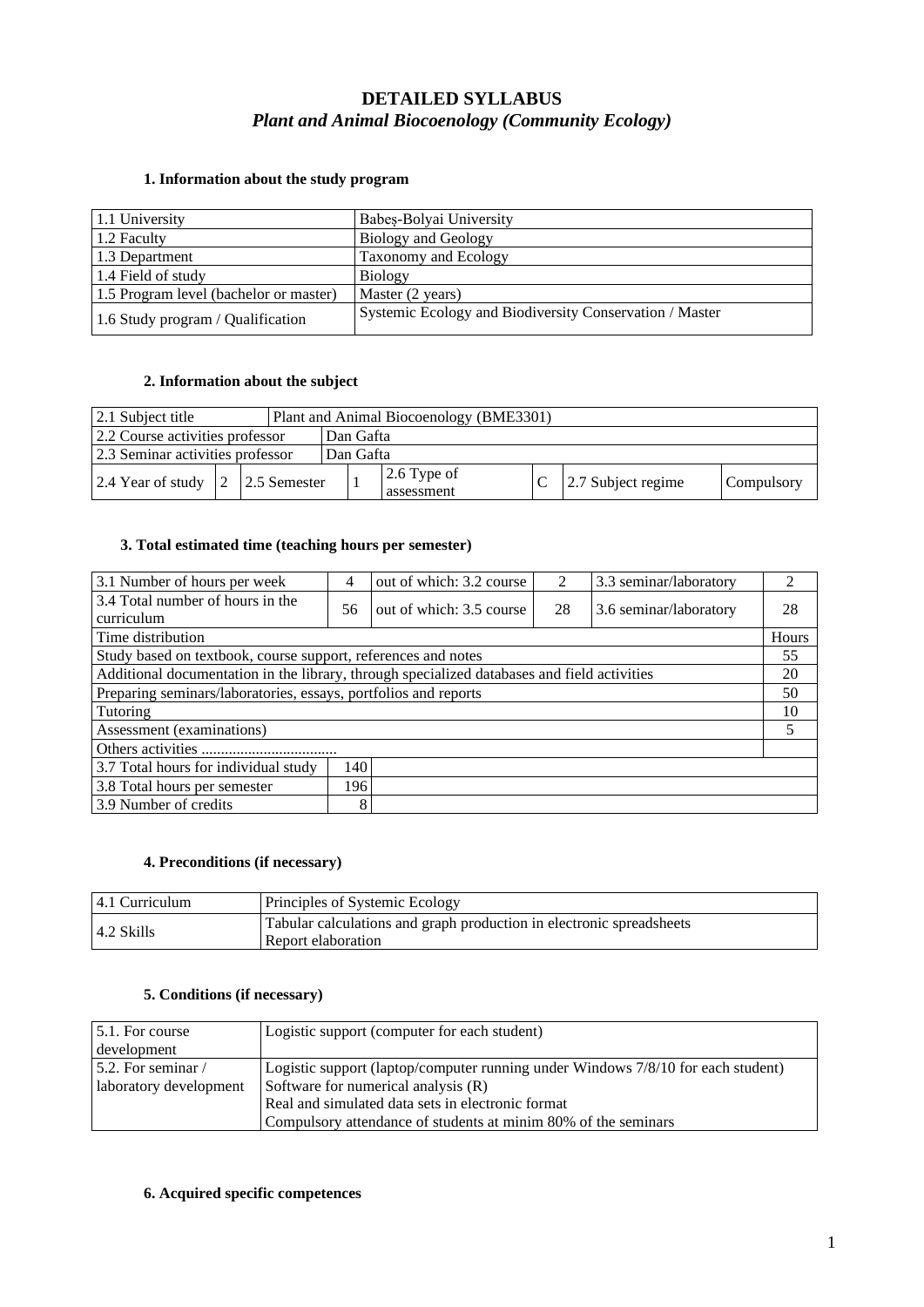| Professional | Ability to prepare a protocol for plant and animal community sampling according to the      |
|--------------|---------------------------------------------------------------------------------------------|
| competences  | habitat type, species biological traits and study aims                                      |
|              | Ability to detect the dominant dynamic processes driving the species composition of         |
|              | biocoenoses                                                                                 |
|              | Ability to analyse quantitatively the structure and diversity of ecological communities     |
| Transversal  | Developping the capacity of undertaking the ecologic management of biodiversity and natural |
| competences  | habitats                                                                                    |
|              | Using the acquired knowledge in new circumstances                                           |
|              | Applying the theoretical knowledge to practical problems                                    |

# **7. Subject objectives (arising from the acquired specific competences)**

| 7.1 Subject's general   | Understanding the importance of Biocoenology through the complex relations                                                                                                                                                                                                                                                                                                                                                                                              |
|-------------------------|-------------------------------------------------------------------------------------------------------------------------------------------------------------------------------------------------------------------------------------------------------------------------------------------------------------------------------------------------------------------------------------------------------------------------------------------------------------------------|
| objective               | between the extant species and, between the latter and their abiotic environment                                                                                                                                                                                                                                                                                                                                                                                        |
| 7.2 Specific objectives | Learning the basic concepts and methodologic approaches used in the analysis of the<br>structure, dynamics and diversity of ecological communities<br>Learning about the main intracoenotic connections<br>Learning about the complex assembly rules of species in communities<br>Learning about the functional approach in the study of biocoenoses<br>Understanding the consequences of disturbance on the stability and functioning of<br>the ecological communities |

## **8. Contents**

| 8.1. Courses                                                                                                 | Teaching methods       |      |       |              | <b>Observations</b> |
|--------------------------------------------------------------------------------------------------------------|------------------------|------|-------|--------------|---------------------|
| Current theories about the concept of ecological community<br>(biocoenosis)                                  | Lecture<br>support     | with | video | presentation |                     |
| Functional approach in studying ecological communities:<br>functional types and ecological strategies        | Lecture<br>support     | with | video | presentation |                     |
| Sampling the terrestrial communities                                                                         | Lecture<br>support     | with | video | presentation |                     |
| Interspecific relationships driving the structure and dynamics Lecture<br>of ecological communities          | support                | with | video | presentation |                     |
| Models of species co-existence in communities                                                                | Lecture<br>support     | with | video | presentation |                     |
| Modelling<br>the distribution of species<br>abundance<br>ecological communities                              | in Lecture<br>support  | with | video | presentation |                     |
| Organisation of ecological communities                                                                       | Lecture<br>support     | with | video | presentation |                     |
| Disturbance and community stability: inertia and resilience                                                  | Lecture<br>support     | with | video | presentation |                     |
| Predictability of ecological successions                                                                     | Lecture<br>support     | with | video | presentation |                     |
| Multispecific spatial structure of ecological communities                                                    | Lecture<br>support     | with | video | presentation |                     |
| Ecological<br>determinism<br>and functional<br>of<br>role<br>species/functional diversity at community level | the Lecture<br>support | with | video | presentation |                     |
| Estimating the alpha, beta and gamma diversity                                                               | Lecture<br>support     | with | video | presentation |                     |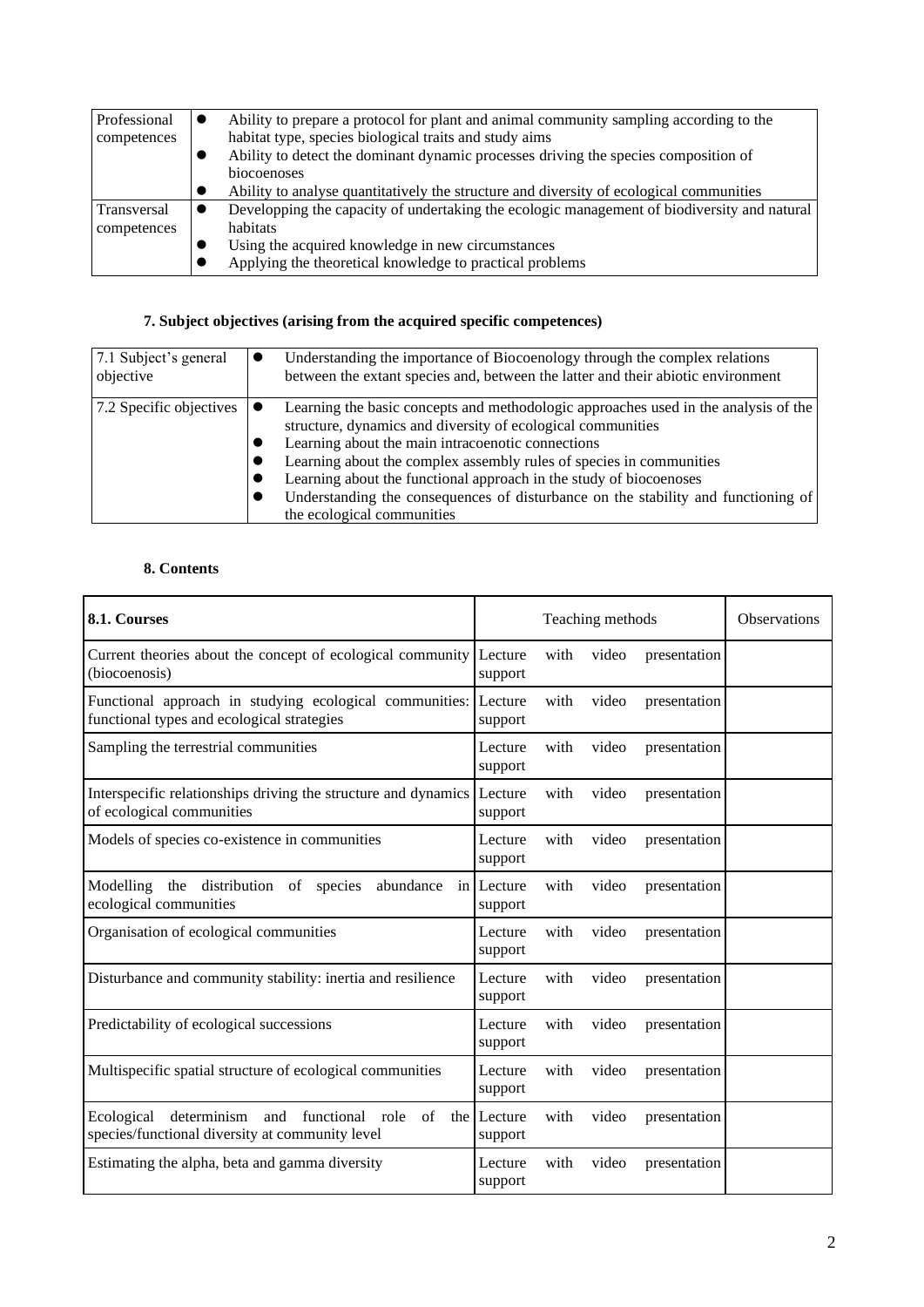| Extrapolating the island biogeography theory to the study of<br>the structure of ecological communities                                                                                                                                                                                                                                                                                                                                                                                                                                                                                                                                                                                                                                                                                                                                          | Lecture<br>video<br>with<br>presentation<br>support                   |                                                                      |  |  |  |
|--------------------------------------------------------------------------------------------------------------------------------------------------------------------------------------------------------------------------------------------------------------------------------------------------------------------------------------------------------------------------------------------------------------------------------------------------------------------------------------------------------------------------------------------------------------------------------------------------------------------------------------------------------------------------------------------------------------------------------------------------------------------------------------------------------------------------------------------------|-----------------------------------------------------------------------|----------------------------------------------------------------------|--|--|--|
| Compositional dissimilarity of ecological communities:<br>species nestedness and turn-over                                                                                                                                                                                                                                                                                                                                                                                                                                                                                                                                                                                                                                                                                                                                                       | Lecture<br>video<br>with<br>presentation<br>support                   |                                                                      |  |  |  |
| References:                                                                                                                                                                                                                                                                                                                                                                                                                                                                                                                                                                                                                                                                                                                                                                                                                                      |                                                                       |                                                                      |  |  |  |
| Begon M., Townsend C.R., 2021. Ecology: from Individuals to Ecosystems. 5th edition. Blackwell, Oxford.<br>Garnier E., Navas M.L., Grigulis K., 2016. Plant Functional Diversity. Oxford University Press, Oxford.<br>Magurran A.E., 2013. Measuring Biological Diversity. Wiley-Blackwell, Chichester.<br>Morin P.J., 2011. Community Ecology. Wiley-Blackwell, Chichester.<br>Sher A., Molles M., 2021. Ecology: concepts and applications. 9th edition. McGraw-Hill, New York.<br>van der Maarel E., Franklin J. (eds.), 2013. Vegetation Ecology, 2nd. ed. Wiley-Blackwell, Chichester.                                                                                                                                                                                                                                                      |                                                                       |                                                                      |  |  |  |
| 8.2. Seminars                                                                                                                                                                                                                                                                                                                                                                                                                                                                                                                                                                                                                                                                                                                                                                                                                                    | Teaching methods                                                      | Observations                                                         |  |  |  |
| estimation of alpha-<br>and beta-diversity<br>Quantitative<br>within-communities and respectively, between-communities                                                                                                                                                                                                                                                                                                                                                                                                                                                                                                                                                                                                                                                                                                                           | Practical application on computer                                     |                                                                      |  |  |  |
| Analysis of the specific dissimilarity between two or more<br>groups of communities (ANOSIM)                                                                                                                                                                                                                                                                                                                                                                                                                                                                                                                                                                                                                                                                                                                                                     | Practical application on computer                                     |                                                                      |  |  |  |
| Quantitative estimation of functional diversity at community Practical application on computer<br>level                                                                                                                                                                                                                                                                                                                                                                                                                                                                                                                                                                                                                                                                                                                                          |                                                                       |                                                                      |  |  |  |
| Estimation of species richness at community level through Practical application on computer<br>the procedure of species rarefaction                                                                                                                                                                                                                                                                                                                                                                                                                                                                                                                                                                                                                                                                                                              |                                                                       |                                                                      |  |  |  |
| Indirect ordination of ecological communities in the Practical application on computer<br>multidimensional space of species                                                                                                                                                                                                                                                                                                                                                                                                                                                                                                                                                                                                                                                                                                                      |                                                                       |                                                                      |  |  |  |
| Predicting the species composition of communities along Practical application on computer<br>successions through the method of Markov chains                                                                                                                                                                                                                                                                                                                                                                                                                                                                                                                                                                                                                                                                                                     |                                                                       |                                                                      |  |  |  |
| Estimating the width and overlap of ecological niches Practical application on computer<br>pertaining to the co-occurring species in communities                                                                                                                                                                                                                                                                                                                                                                                                                                                                                                                                                                                                                                                                                                 |                                                                       |                                                                      |  |  |  |
| Analysis of species patterns within communities: nestedness<br>and turn-over                                                                                                                                                                                                                                                                                                                                                                                                                                                                                                                                                                                                                                                                                                                                                                     | Practical application on computer                                     |                                                                      |  |  |  |
| Working out a project reporting the structural analysis of a Working<br>set of ecological communities at student's choice                                                                                                                                                                                                                                                                                                                                                                                                                                                                                                                                                                                                                                                                                                                        | data The<br>independently<br>on<br>analysis and reporting the results | report<br>elaboration<br>six<br>covers<br>(12)<br>seminars<br>hours) |  |  |  |
| References:                                                                                                                                                                                                                                                                                                                                                                                                                                                                                                                                                                                                                                                                                                                                                                                                                                      |                                                                       |                                                                      |  |  |  |
| Gardener M., 2014. Community Ecology - Analytical Methods Using R and Excel. Pelagic Publishing, Exeter.<br>vegan: Community Ecology Package (https://cran.r-project.org/web/packages/vegan/vegan.pdf)<br>vegetarian: Jost Diversity Measures for Community Data<br>(https://cran.r-project.org/web/packages/vegetarian/vegetarian.pdf)<br>coenocliner: Coenocline Simulation (https://cran.r-project.org/web/packages/coenocliner/coenocliner.pdf)<br>EcoSimR: Null Model Analysis for Ecological Data (https://cran.r-project.org/web/packages/EcoSimR/EcoSimR.pdf)<br>betapart: Partitioning Beta Diversity into Turnover and Nestedness Components<br>(https://cran.r-project.org/web/packages/betapart/betapart.pdf)<br>cooccur: Probabilistic Species Co-Occurrence Analysis (https://cran.r-project.org/web/packages/cooccur/cooccur.pdf) |                                                                       |                                                                      |  |  |  |
| FD: Measuring functional diversity (FD) from multiple traits, and other tools for functional ecology<br>(https://cran.r-project.org/web/packages/FD/FD.pdf)<br>cluster: Finding Groups in Data (https://cran.r-project.org/web/packages/cluster/cluster.pdf)<br>fpc: Flexible Procedures for Clustering (https://cran.r-project.org/web/packages/fpc/fpc.pdf)<br>coin: Conditional Inference Procedures in a Permutation Test Framework<br>(https://cran.r-project.org/web/packages/coin/coin.pdf)<br>indicspecies: Relationship Between Species and Groups of Sites                                                                                                                                                                                                                                                                             |                                                                       |                                                                      |  |  |  |

[\(https://cran.r-project.org/web/packages/indicspecies/indicspecies.pdf\)](https://cran.r-project.org/web/packages/indicspecies/indicspecies.pdf)